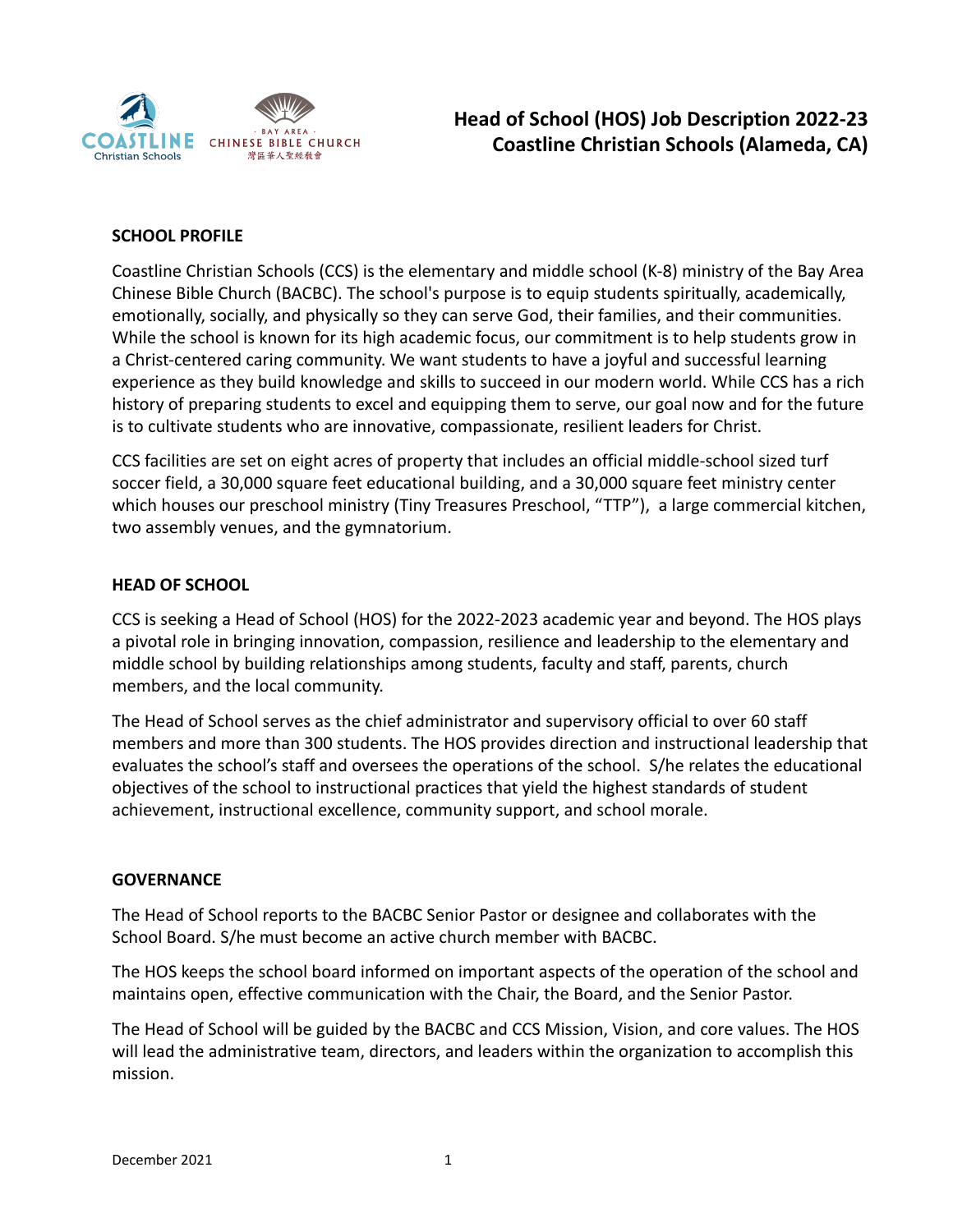

## **VISION AND LEADERSHIP**

- **Programs:** Sets a standard of excellence through personal example, policies, and procedures for all aspects of the school's programs, including working with administrators and division heads to develop curriculum
- **Programs:** Oversees the management of a co-educational, church-affiliated elementary and middle school program, including academics; spiritual, cultural, arts, and community service programs; and enrichment programs
- **Culture:** Fosters and promotes a rigorous educational environment that strives to support, nurture, and develop each student's academic, spiritual, physical, social and emotional growth
- **Culture:** Promotes a caring and safe school environment for the entire CCS community
- **Student Body:** Provides direction and leadership in admissions and advancement, including growing and serving a multicultural student body
- **Faculty:** Responsible for attracting, recruiting, motivating, and supporting an outstanding faculty
- **Administration Team:** Leads, supports, and develops the administration team to ensure that each member is able to carry out his/her defined responsibilities with excellence
- **Administration Team:** Leads and assists the administration team to create and execute creative and strategic plans, programs, and initiatives to advance the mission and vision of the school
- **Accreditation:** Leads the accreditation process and helps to ensure the school's professional standing with ACSI and WASC
- **CSIP:** Works closely with the Board, administration team, and staff to develop and fulfill a Continuous School Improvement Plan (CSIP)

#### **ADMINISTRATION**

- **Finances:** Oversees the school's business and financial management, including annual budget formulation, stewardship of resources, planning and financial forecasting and reporting
- **Staffing:** Responsible for hiring, dismissal, retention, and supervising faculty and staff
- **Operations:** Responsible for overall operations of the school
- **School Board:** Attends and presents reports at monthly school board meetings
- **Legal Compliance:** Works with Human Resources, administration team, and staff to comply with federal, state, and local regulations, (including any local health requirements)
- **Personnel Policies:** Develops and administers, with the support of Human Resources, personnel policies for the school
- **Educational Leadership:** Supports the admin team in educational leadership, including classroom visits and faculty evaluations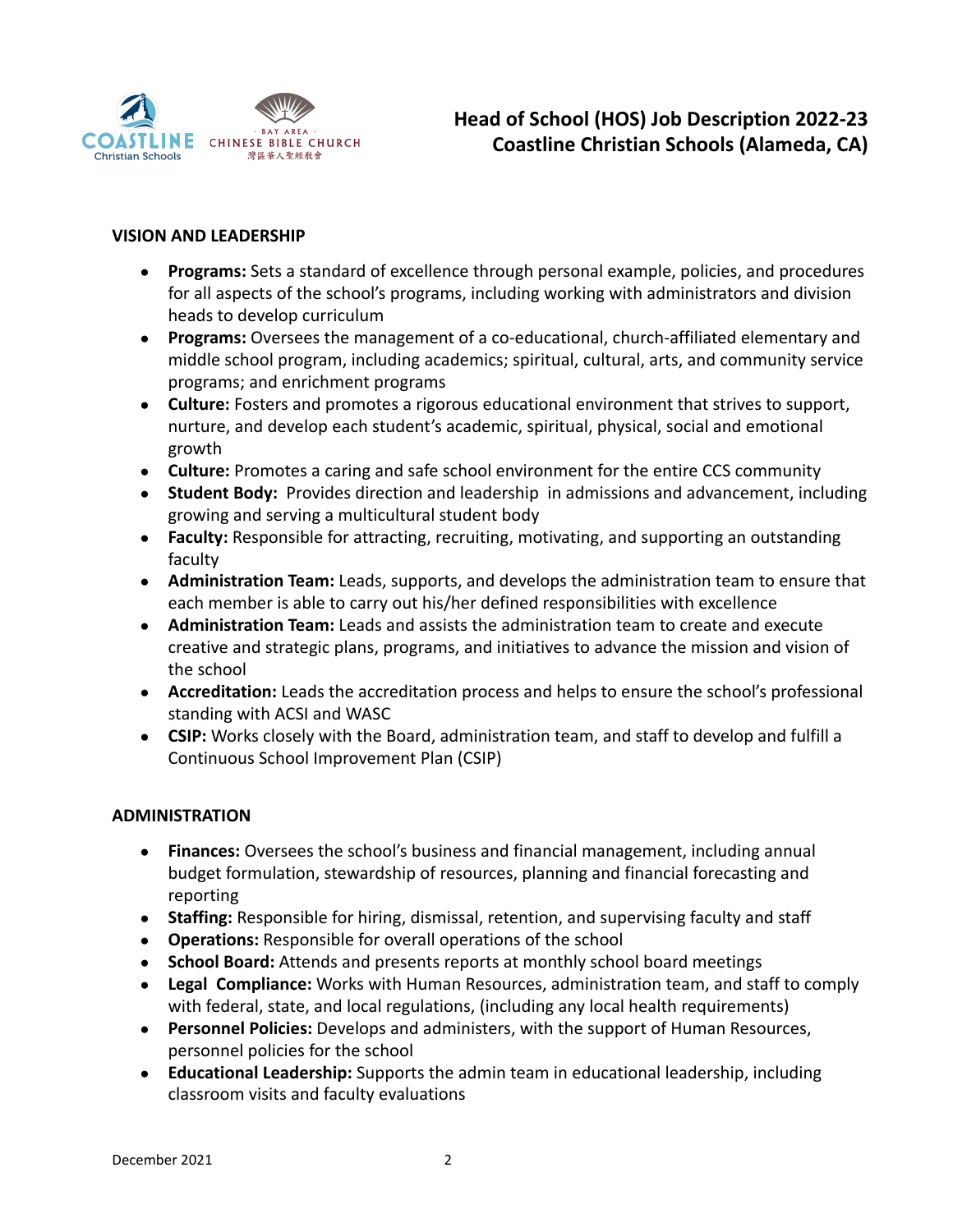

## **DEVELOPMENT, GROWTH, AND PLANNING**

- **Resources:** Works with the Board to identify capital, staffing, and faculty requirements needed for the school to achieve its mission
- **Strategic Plan:** Provides guidance on long-range strategic planning and implements Board directives and policies
- **Development:** Leads and directs development and fundraising, including solicitation of major gifts and cultivation of relationships with the school's supporters and potential supporters
- **Fundraising:** Plays an active, visible leadership role in the Annual Fund campaign, special fundraising events, and capital campaigns
- **Research:** Maintains a high level of competence in the field of education and remains current in issues related to areas of responsibility

#### **COMMUNITY BUILDING**

- **Care & Trust:** Maintains an environment of openness and trust, recognizing the needs, concerns and expectations of students, faculty and staff, parents, and the wider CCS community
- **Representation:** Promotes CCS in the San Francisco Bay Area and the Christian school community
- **Representation:** Represents CCS to its various constituencies, including parents, grandparents, alumni, friends, educational organizations, BACBC, and the local community
- **Representation:** Attends school wide events, student competitions, and graduations

#### **BAY AREA CHINESE BIBLE CHURCH**

- **Connection:** Promotes unity and a close relationship between CCS, the preschool, and church. Coordinates schedules and seeks opportunities to enhance interaction and communication between CCS, TTP, and BACBC
- **Connection:** Participates in weekly school and all-ministry staff meetings
- **Outreach:** Works collaboratively with BACBC to further both the mission and the outreach of CCS and church
- **School News:** Prepares and writes school news and updates for church business meetings